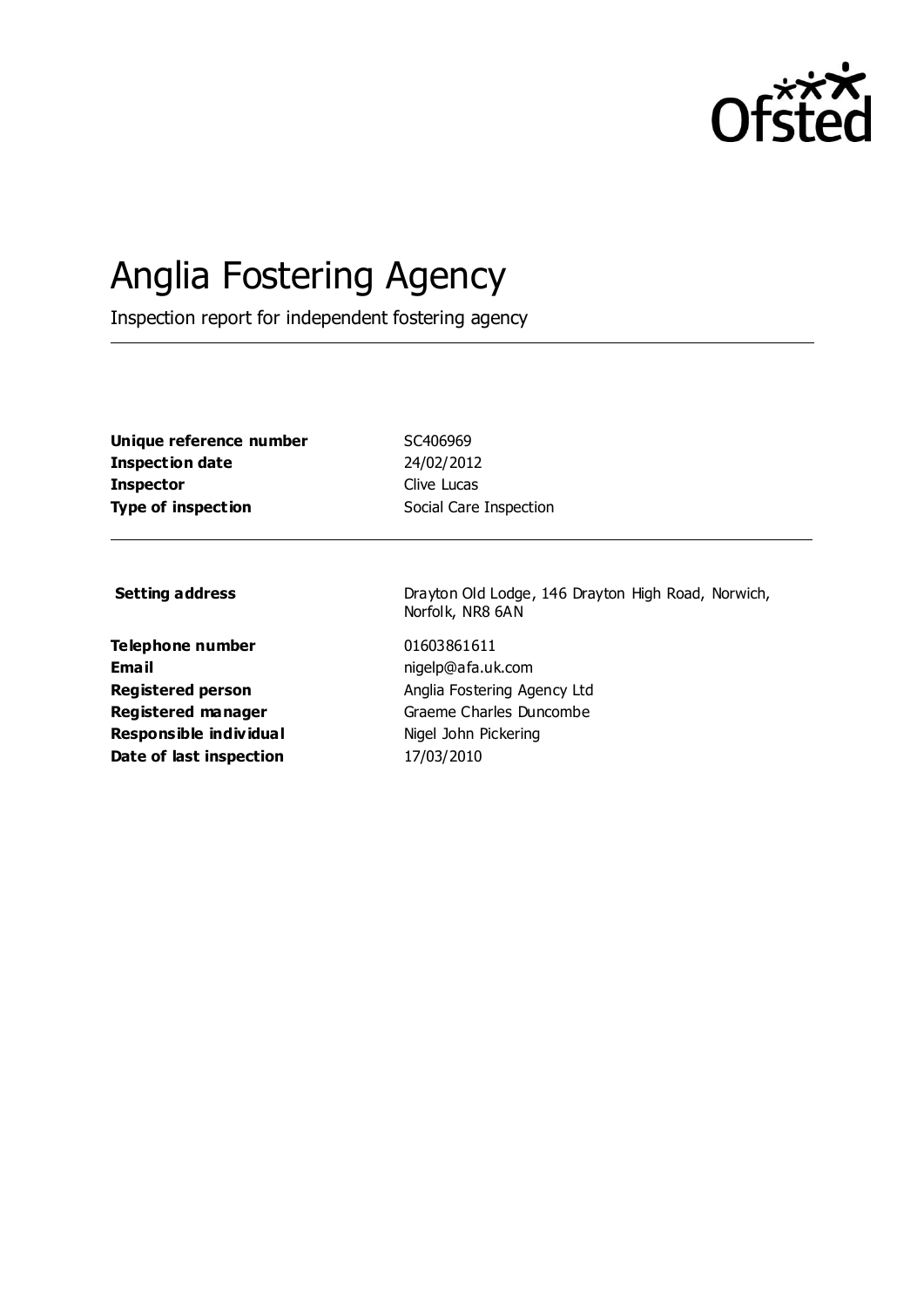© Crown copyright 2012

Website: www.ofsted.gov.uk

This document may be reproduced in whole or in part for non-commercial educational purposes, provided that the information quoted is reproduced without adaptation and the source and date of publication are stated.

You can obtain copies of The Children Act 2004, Every Child Matters and The National Minimum Standards for Children's Services from: The Stationery Office (TSO) PO Box 29, St Crispins, Duke Street, Norwich, NR3 1GN. Tel: 0870 600 5522. Online ordering: www.tso.co.uk/bookshop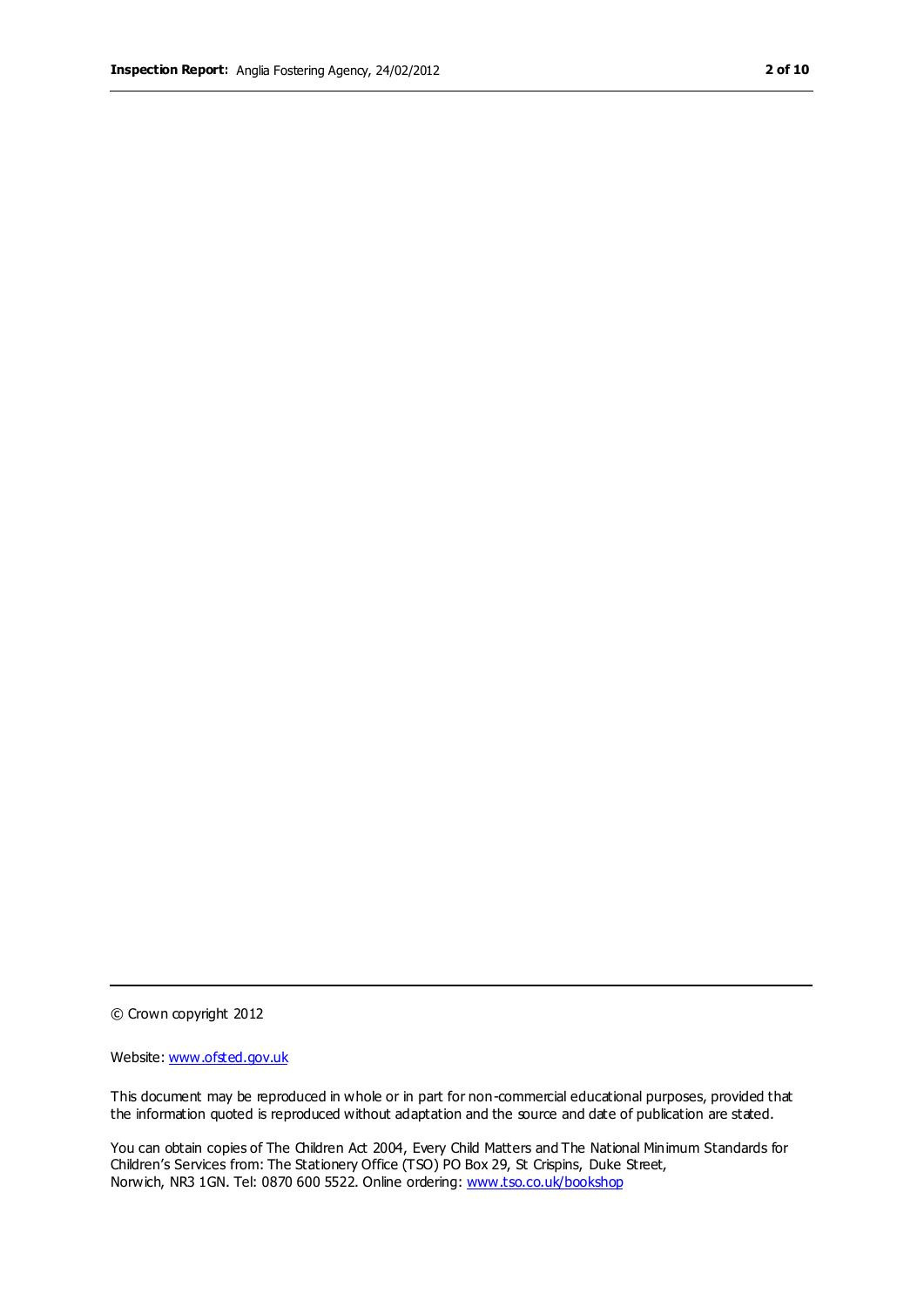# **About this inspection**

The purpose of this inspection is to assure children and young people, parents, the public, local authorities and government of the quality and standard of the service provided. The inspection was carried out under the Care Standards Act 2000.

This report details the main strengths and any areas for improvement identified during the inspection. The judgements included in the report are made in relation to the outcomes for children set out in the Children Act 2004 and the relevant National Minimum Standards for the service.

#### **The inspection judgements and what they mean**

| Outstanding:  | this aspect of the provision is of exceptionally high quality |
|---------------|---------------------------------------------------------------|
| Good:         | this aspect of the provision is strong                        |
| Satisfactory: | this aspect of the provision is sound                         |
| Inadequate:   | this aspect of the provision is not good enough               |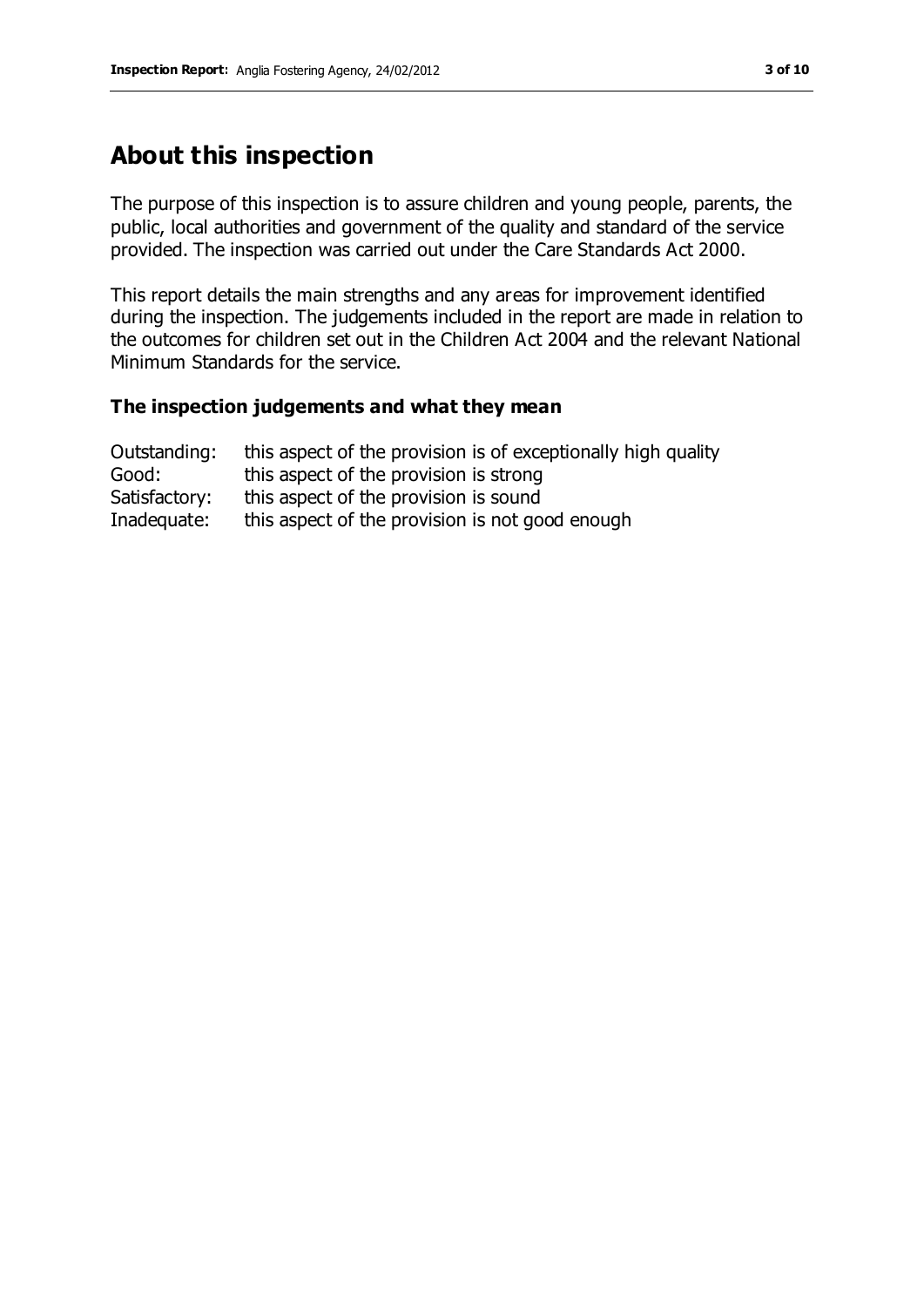# **Service information**

## **Brief description of the service**

This independent fostering agency has its office base in Norfolk; it recruits, trains and supports foster carers across East Anglia and the East of England region. The agency provides a range of placements for all age groups, including short, medium and long term care and permanency.

## **Summary**

The overall quality rating is good.

This is an overview of what the inspector found during the inspection.

This full inspection was announced in advance and planned with the agency.

The agency provides a good service with positive outcomes for young people. There are some outstanding areas of practice. These include the strong quality of relationships between young people and foster carers, which contribute to the feelings of safety, security and belonging that young people describe. Young people are very well supported to achieve to the best of their ability in education and are helped to plan for their future, including further education. There is widespread consultation with young people and carers. This includes regular contact between agency support workers and carers and young people. Carers are very appreciative of the support and supervision they get from the support workers, which enables them to provide good quality placements for young people. Matching is a real strength of the agency. Making suitable, well-matched placements contributes to the stability of placements and in turn to positive outcomes for young people.

Shortfalls identified are all linked to records or systems. There are sound health and safety systems and reviews of carers, but records are not full and clear. While the foster panel works effectively, minutes do not reflect the discussions or give clear reasons for the recommendations that the panel makes. The agency provides good internal support for carers who are involved in child protection investigations, however there is not an independent element to this. The service undertakes internal monitoring, but does not send reports of reviews of the quality of care to the Chief Inspector as required by the Fostering Services (England) Regulations 2011.

#### **Improvements since the last inspection**

This is the first inspection of this service.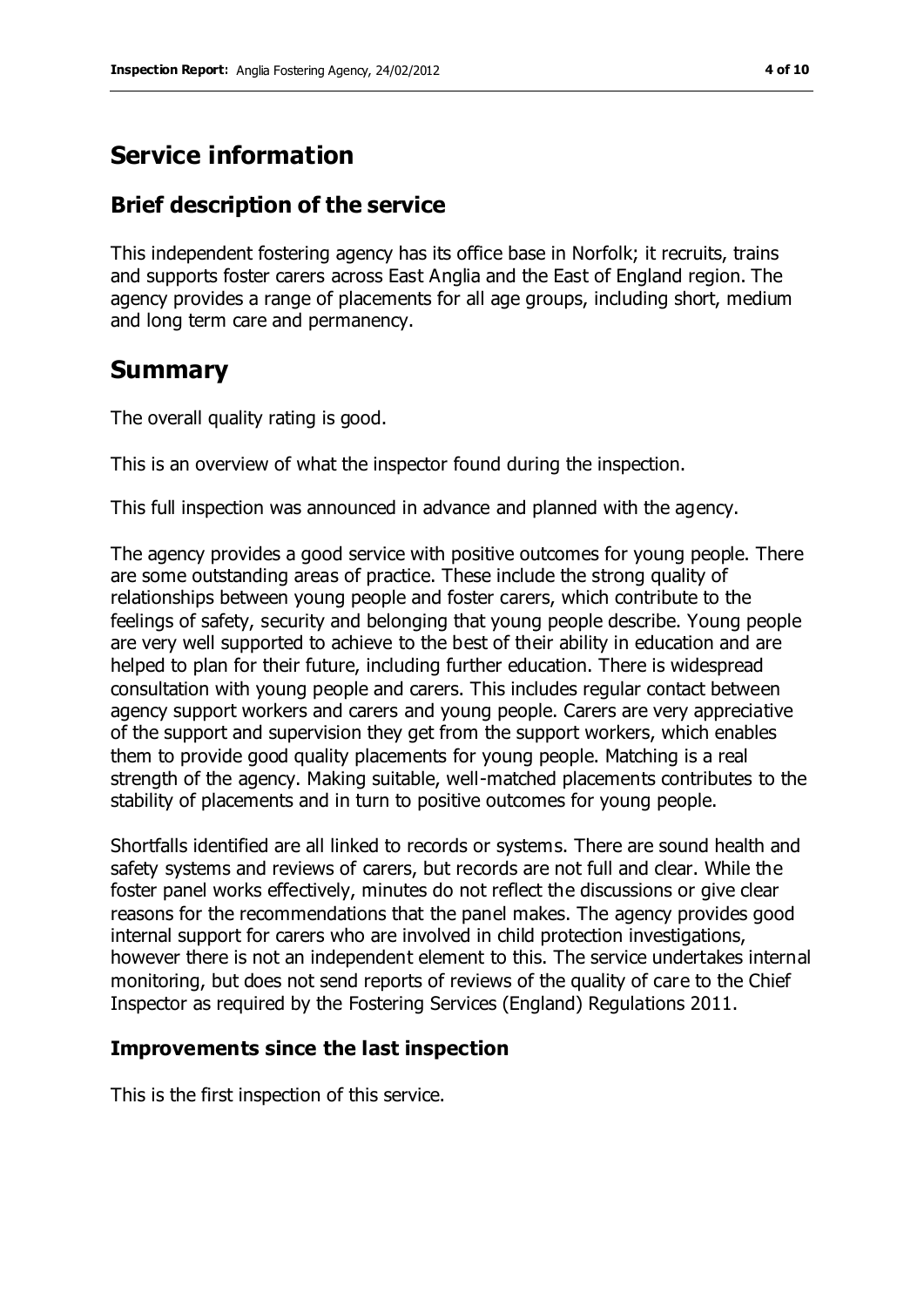## **Helping children to be healthy**

The provision is good.

The fostering service and its carers work effectively to ensure that young people can live in healthy environments and have their health needs met well. Responses to surveys from social workers, young people and carers all include very positive comments on the way in which young people's health is promoted. A social worker commented that: 'X is supported both physically and emotionally. Appointments are supported by the carer transporting and attending meetings around health.' Carers say that they get help to support young people's health in relation to their cultural needs. The agency advocates strongly for young people to make sure that they receive health services to meet their individual needs. It provides training for carers, such as first aid and promoting healthy eating, to help them provide good health support for young people. Young people live with foster carers in homes that are decorated, furnished and maintained to a good standard. Support staff discuss health and safety matters with carers to ensure that hazards for young people can be removed as far as is practical. The agency undertakes unannounced visits to foster homes; however, the process for these unannounced visits to inspect the foster homes and make sure that they continue to meet the needs of children is not always clearly documented. This is particularly the case in respect of health and safety checks. While the practice of agency staff is protecting young people, the lack of clear records does limit the management oversight of this.

## **Protecting children from harm or neglect and helping them stay safe**

The provision is good.

Young people feel safe and extremely well cared for in their foster homes. A social worker said that the young people they had placed with the agency, 'tell me they are happy with (the carers) and feel safe, cared for and loved' and other young people say that they feel safe in their placements. Carers are trained in safe care and use clear safe care policies to help them provide good placements. The safe care policies are individualised, so they are relevant and effective for the young people in the placements. Carers work effectively with young people to help them understand how to keep themselves safe. At the same time they provide good support for young people to take appropriate risks. This helps young people to develop an awareness of risk and safety and to learn how they can function in their homes and the community. It supports them to have an appropriate range of experiences while avoiding unnecessary risks. Young people who are fostered by the agency seldom go missing. Carers work with them to help discourage them from going missing and respond appropriately if they do. There are clear and easily accessible guidelines for carers if this does happen and they say that the agency takes such events seriously. This all helps to provide good protection for young people.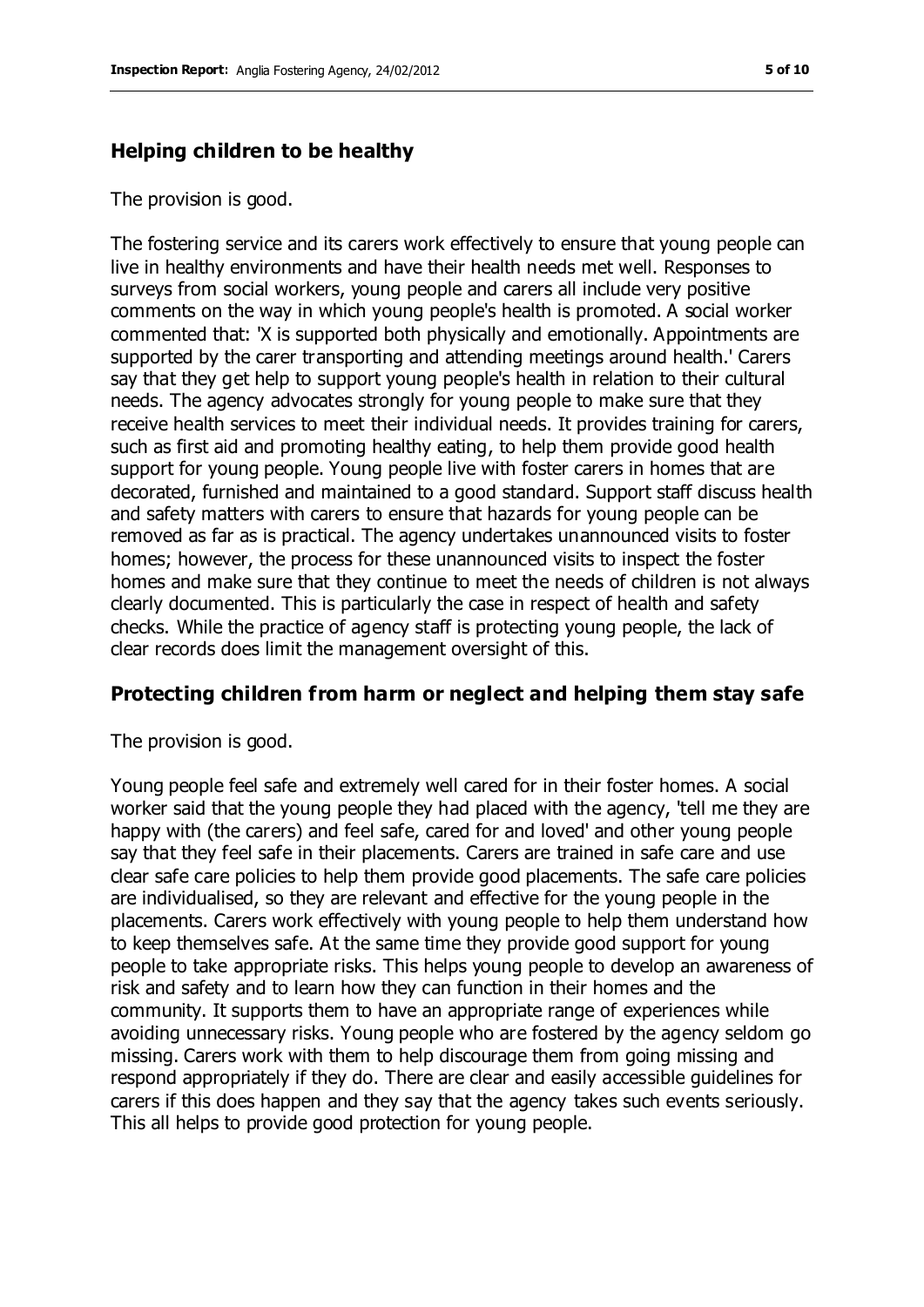## **Helping children achieve well and enjoy what they do**

The provision is outstanding.

Young people have exceptionally strong and supportive relationships with their carers. They made comments such as, 'I am loved', 'my carers are loving and nice' and 'I am happy where I am and would not want to move'. This enables young people to develop and practice skills to build and maintain positive relationships. They can also develop in confidence and learn how to regulate their feelings in positive and acceptable ways. Carers have supervision with their support workers, which covers the needs of young people in depth and looks at ways of managing their behaviour. They describe the support workers as having 'huge experience and knowledge'. This results in very good support to carers and positive outcomes for young people.

Young people also gain in confidence and build their self esteem through a wide range of activities. These are encouraged and supported by their carers. Carers also support young people to make positive friendships and relationships with their peers. They can visit friends' homes and have friends to visit them, as would be normal in a family. The agency actively promotes discussion about delegated authority, so that carers know what decisions they can make for young people. This includes decisions about activities, school trips and visiting friends. It helps to avoid unnecessary delays and bureaucracy for young people, while at the same time being clear about the limits of the decisions the carers can make.

Young people receive a high level of support and encouragement to achieve their educational potential. One said their carers, 'help me to get the right help to be successful in my education', another said of his carers, 'we talk about university and college'. Carers say that the agency strongly supports the young people's education and encourages carers to be actively involved in meetings about education. They regularly discuss education in supervision with their support workers. The agencies website has links to other internet sites that can help carers support young people in their education, for example through homework.

#### **Helping children make a positive contribution**

The provision is outstanding.

Young people are very clear that the agency takes their wishes and feelings into account in all aspects of their care. This includes their lives in the foster homes as well as the running of the agency.

They said that carers, 'always listen' and 'we talk about things together'. Another spoke of being involved in a group to look at the agency's children's guide and the positive benefits this had for them personally. This level of consultation is not limited to older young people, but takes place across all age ranges. Young people are regularly consulted as part of carer reviews. The agency's support workers regularly speak to young people in placements and there are consultation groups for young people to attend. Consequently, young people are confident that their views are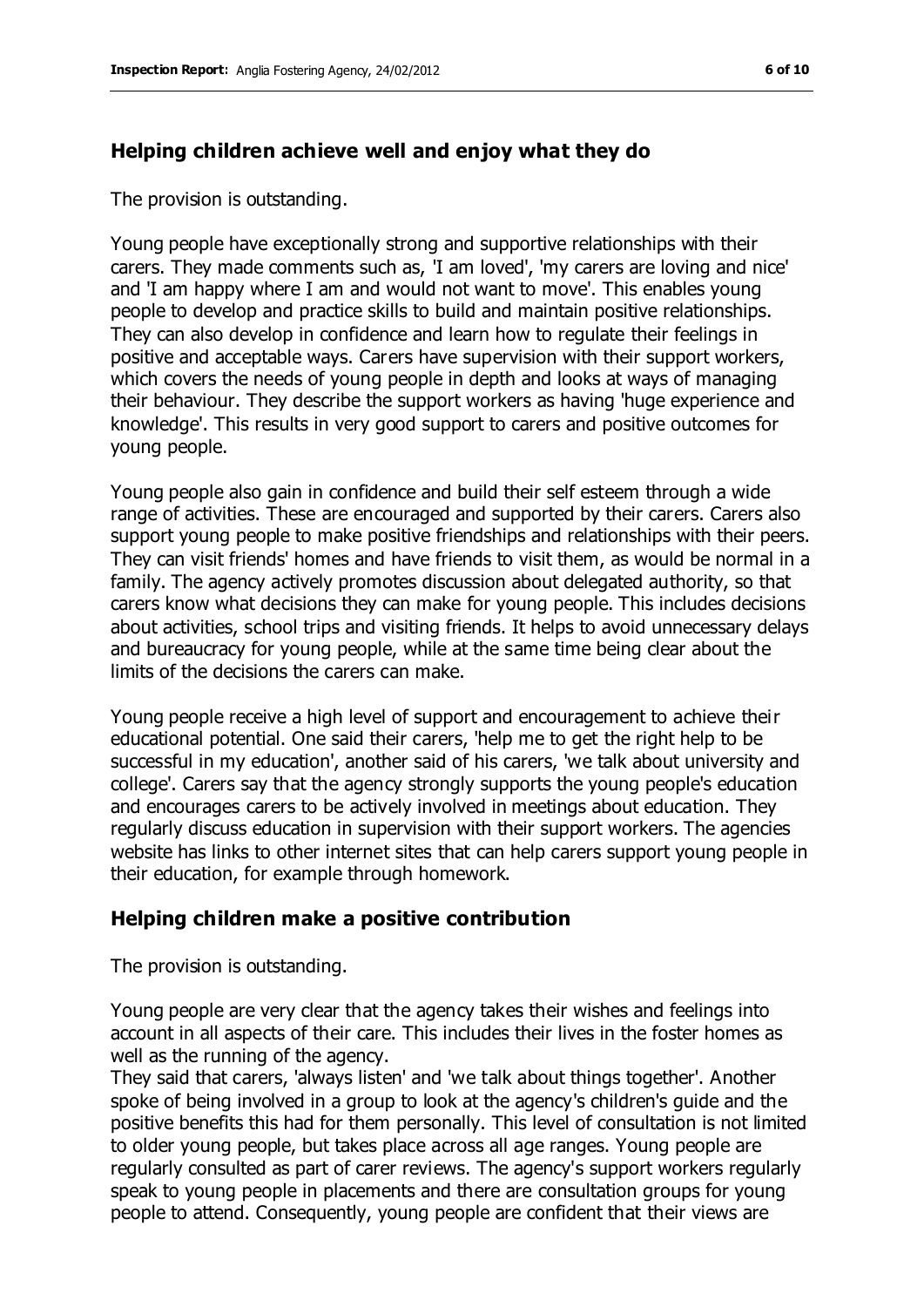important to the agency and will be listened to. One carer said: 'If a child wants to talk about anything, the service is always willing to listen and help. Time is not an issue.' The agency and carers provide young people with personalised care that meets their needs very well and promotes their individual identity. One young person said that carers, 'understand what I am going through'. Social workers gave examples of carers helping young people to develop emotionally and of them promoting young people's identity and culture. Young people gain in confidence through taking part in leisure activities. Carers encourage the young people to take part in such activities and take a keen interest in their achievements.

Carers recognise the importance of young people's contact with their families. They take very seriously their role in promoting that contact and making sure that it is of a high quality. Contact arrangements are clearly recorded and carers have a thorough understanding of these arrangements. Consequently young people benefit from meaningful contact with their families wherever possible. Carers welcome young people into the foster homes in a caring and sensitive way. They receive thorough information on young people before placements wherever possible, so that they can be well prepared and make sound decisions on placements. They say that the agency only place young people if they feel the match is good and they can meet those young people's needs well. This contributes to the very positive way that young people feel they are cared for. They made many positive comments such as, 'my carers are loving and nice'. One said: 'My foster parents and family are the best. I could never ask for anyone better.' The agency staff and carers support planned moves wherever possible. This helps to avoid the added trauma and disruption of unplanned moves for young people.

#### **Achieving economic wellbeing**

The provision is good.

The agency is committed to providing this service for young people to help support them into adulthood, so that they can reach their potential. Young people and social workers say that carers help to prepare young people for adulthood. Stable placements with minimal disruptions reinforce this. Young people can and do remain with their foster carers into legal adulthood if this is on their best interests.

#### **Organisation**

The organisation is good.

Prospective carers are assessed effectively to ensure that they are suitable and able to foster young people. They describe this process as supportive. They undertake a 'skills to foster' course, which they say prepares them well for the task of fostering. All carers are subject to an annual review to ensure they remain suitable to care for young people. The first annual review is presented to the foster panel. There is a thorough system to review the suitability of foster carers to provide safe and appropriate placements for young people. However, the reviews records do not all contain sufficient information, or reflect the review process, for example, the health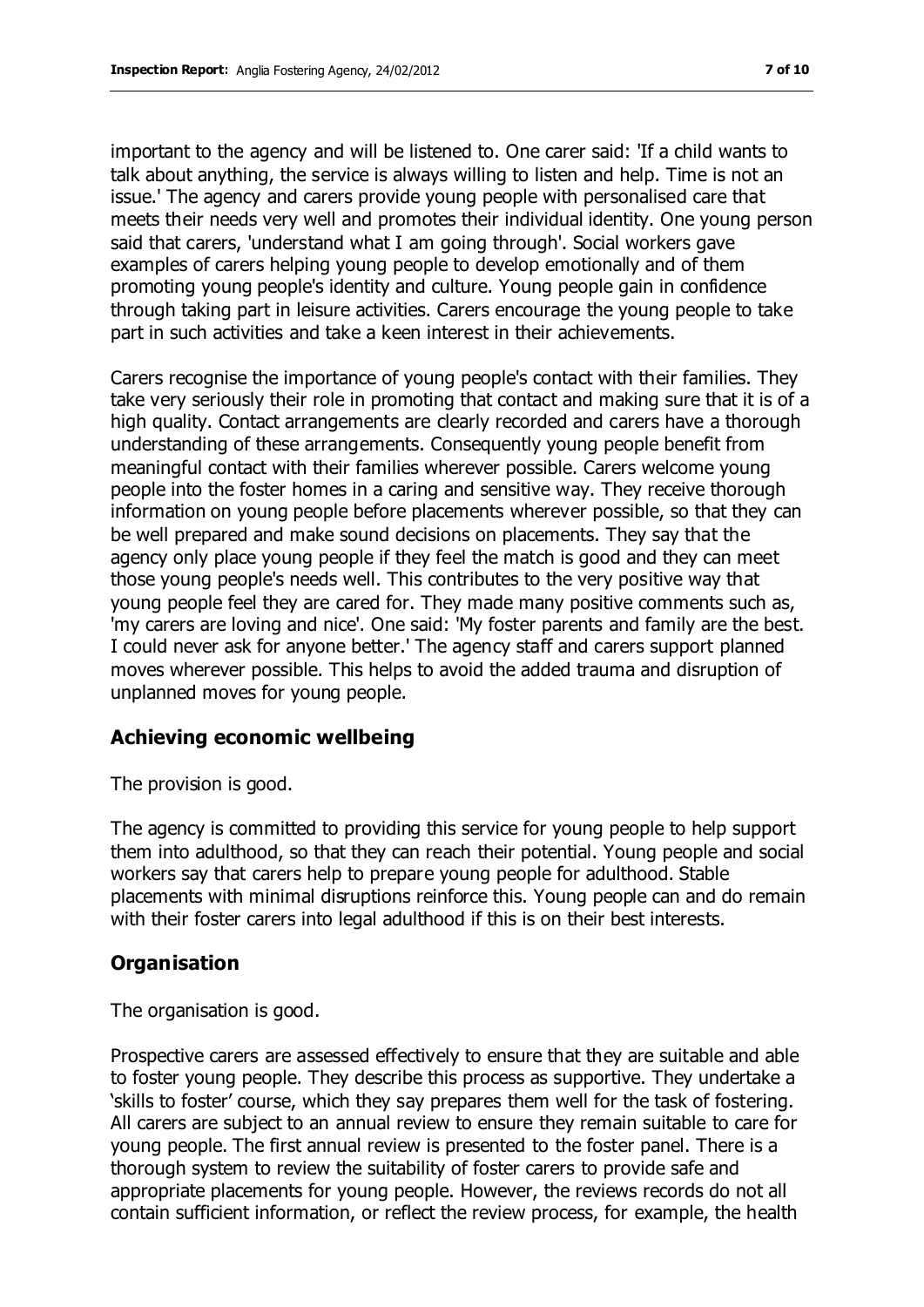and safety checks. Carers and support staff confirm that they take place, but they not clearly updated for the records. The fostering panel undertakes a quality assurance process by reporting to the agency on the quality of the foster carer assessments that are presented. The panel have varied backgrounds so that they can make suitable recommendations based on broad knowledge and experience. Panel members have a good induction and ongoing training. The minutes of foster panels do not contain sufficient information to show the reasons for the recommendations that they make. While the process of the panel is robust, lack of clear minutes limits the agency's ability to monitor the effectiveness of the panel and does not evidence clear reasons for recommendations that will stand up to scrutiny.

The agency has a very strong commitment to appropriate matching of young people with foster carers. They provide the carers with all the information on young people that they have available. Carers say that the agency actively seek any further information that is needed to make suitable placements. This helps to ensure that carers can meet young people's individual needs and placements are more likely to be stable, reducing avoidable disruption for young people.

There is a suitable Statement of Purpose that accurately sets out how the agency operates. There are two versions of the children's guide, aimed at younger and older age groups. The children's guides are very clearly written using appropriate language and making good use of pictures. They are also available in different formats and languages making them very accessible for young people. Managers in the agency have considerable, relevant experience and qualifications. There is a comprehensive training programme for carers to help them meet young people's needs successfully. Carers describe training as good or excellent and say that they have specific training to allow them to meet the individual needs of young people. Carers are exceptionally positive about the support and supervision that they get from support workers. Each foster carer is supervised by a named and appropriately qualified support worker. Supervision takes place regularly and focuses on the needs of the young people in placement. Carers have easy access to a handbook and a carer's website, which provide them with policies and procedures. They can contact someone from the agency for advice at all times. Agency staff are well supervised, supported and trained to ensure that they can work with carers to provide good outcomes for young people.

The promotion of equality and diversity is good. The agency makes good arrangements to meet young people's individual needs, including those related to race, health and age. The care of young people is very individualised, for example, through safe care policies written with specific young people in mind.

There is clear guidance and training available for staff and carers in relation to safeguarding, so they can provide safe placements for young people. This also helps to ensure there are appropriate responses to any safeguarding concerns. Safeguarding is covered in the initial skills to foster course and in separate, dedicated training. Carers say that they receive good support from the agency if there are safeguarding investigations. The agency has arranged for independent support for carers, but at present this is limited to telephone support and does not meet the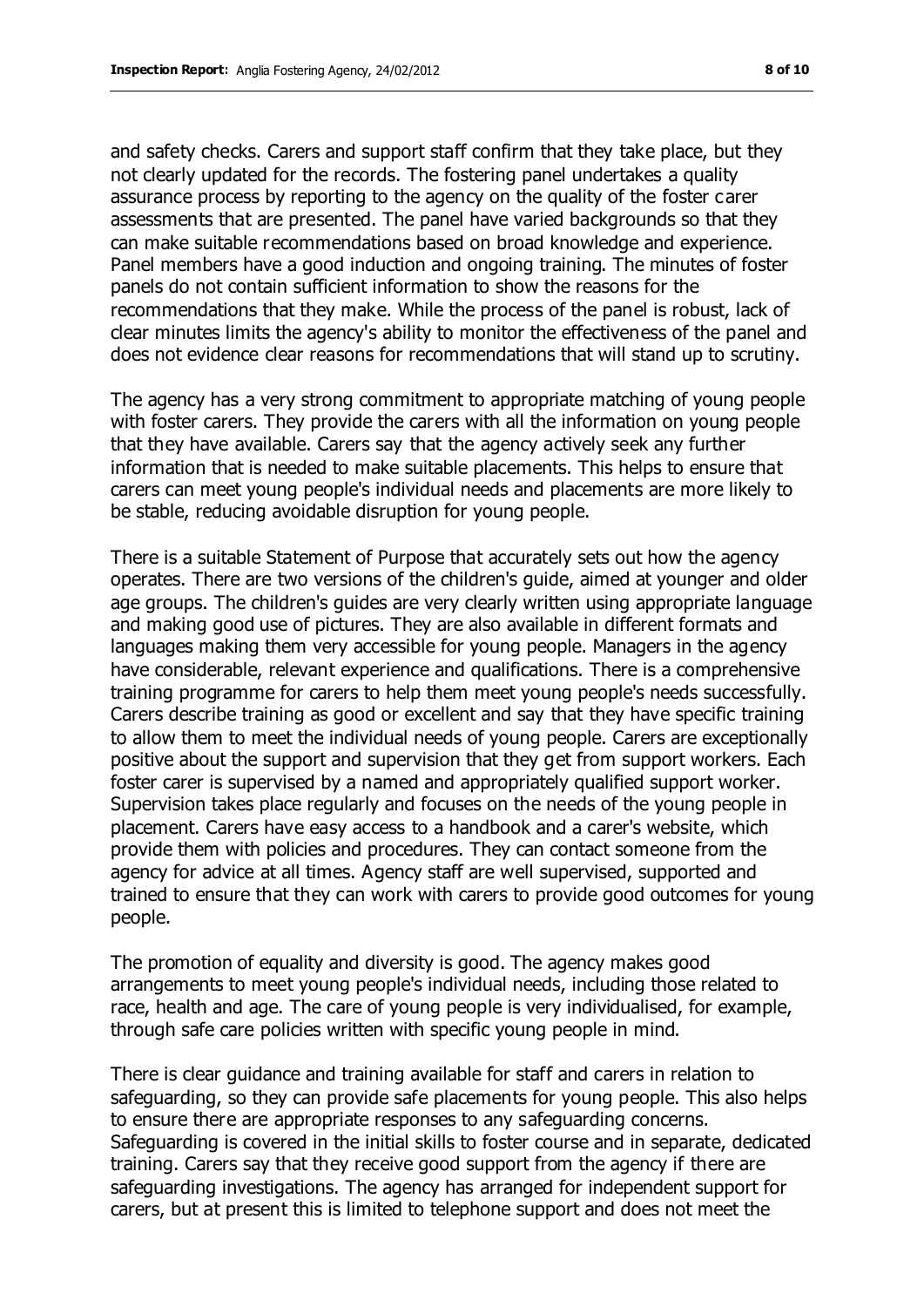criteria set out in the national minimum standards. The service is managed effectively and efficiently so it can deliver a good service to the young people placed with its carers. They seek the views of carers, young people and social workers. Monitoring is mostly done informally and due to the current size of the service and involvement of all three directors, this is reasonably effective. However reports on the reviews of the quality of care of the service are not sent in to the Chief Inspector.

The fostering service supports carers to be involved in discussions and meetings about young people. This includes planning meetings, so that cares know what is expected of them to meet young people's needs. However, the agency does not regularly get placement plans from placing authorities. Carers say that they believe the agency does follow up any missing information, but this is not clearly documented.

# **What must be done to secure future improvement?**

## **Statutory Requirements**

This section sets out the actions, which must be taken so that the registered person/s meets the Care Standards Act 2000, Fostering Services (England) Regulations 2011 and the National Minimum Standards. The Registered Provider(s) must comply with the given timescales.

| <b>Reg</b> | <b>Statutory Requirement</b>                                                                                                                           | Due date   |
|------------|--------------------------------------------------------------------------------------------------------------------------------------------------------|------------|
| 30(2011)   | ensure that foster carers' case records contain reports of<br>reviews of approval (Regulation 30(2)(e))                                                | 27/04/2012 |
| 24(2011)   | $\vert$ ensure that the fostering panel make a written record of its<br>proceedings and the reasons for its recommendations<br>(Regulation 24(2))      | 30/03/2012 |
| 35(2011)   | provide the Chief Inspector with a copy of any review<br>conducted to improve the quality of foster care provided by<br>the agency. (Regulation 35(2)) | 25/05/2012 |

#### **Recommendations**

To improve the quality and standards of care further the registered person should take account of the following recommendation(s):

- ensure that foster homes are inspected annually, without appointment, by the fostering service to make sure that they continue to meet the needs of foster children, particularly in respect of health and safety checks (NMS 10.5)
- provide independent support for carers who are subject to a child protection  $\bullet$ investigation, and their families; this should include information and advice about the process, emotional support and if needed mediation between the carer and the service and/or advocacy (NMS 22.12)
- follow up any missing care plans for young people with the responsible authority.